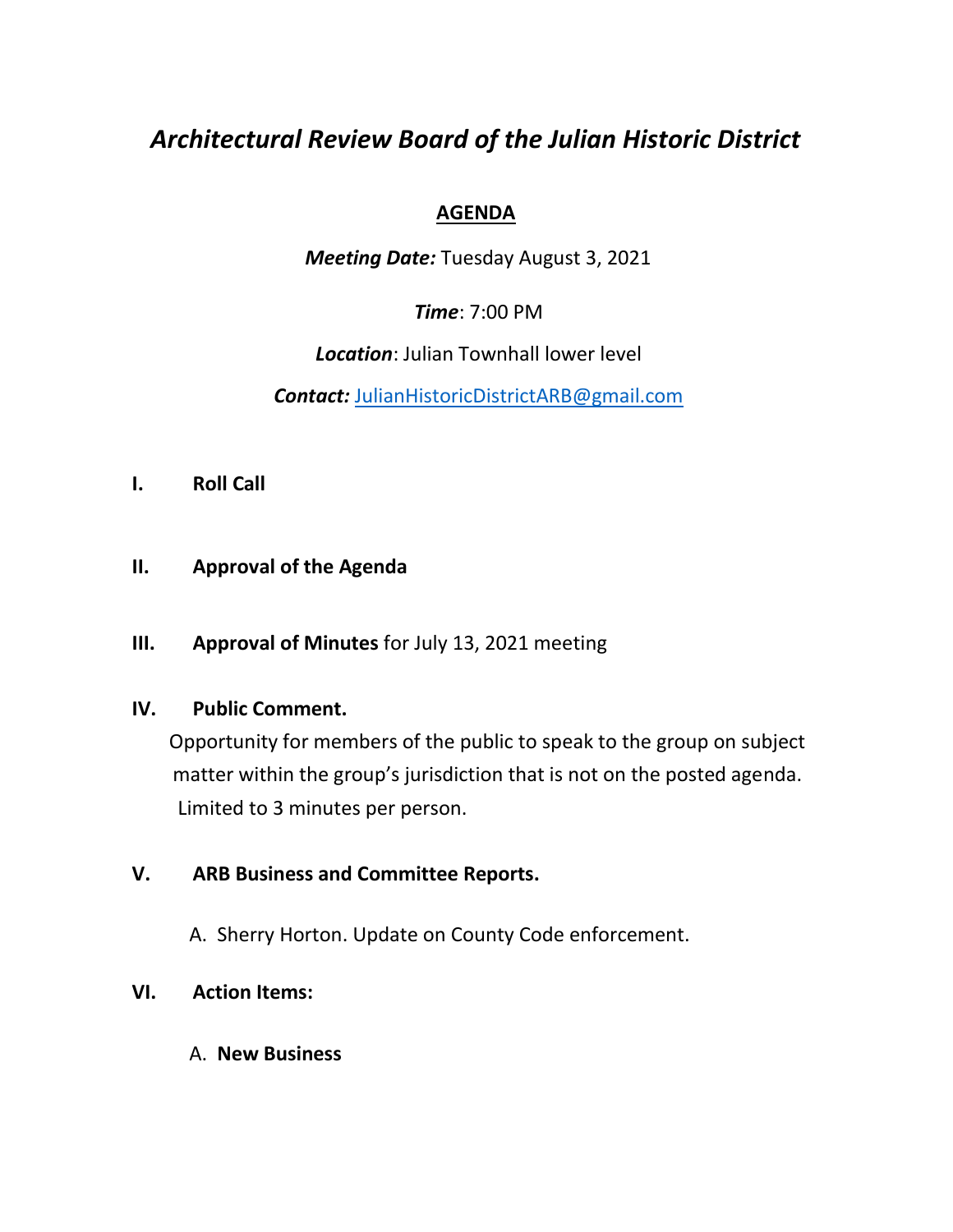- 1. Julian International Dark Sky. Signs. Doug Sollosy presenting
- 2. Stacy Peyakov 1711 Hwy 78 APN 291-131-02 Shed appearance and travel trailer.
- 3. Kevin Meachum or Greg, Creswell Marketing. 2112 4<sup>th</sup> St. APN: Sign for business "Cards In The Box"
- 4. Greg Creswell Marketing, Cole Building 1911 Main St. APN: 291-085-06 Signs: Pistols and Petticoats, Julian Soap Company, Quinn Knives, Rock Shop, Julian Candy Basket.
- 5. Orrin Day. Site Plan Waiver for a Pool House at 3021 Pine Hills Rd. APN 291-030-38
- 6. Stonewall stores sandwich board signs, 2000 Main St. APN: 291-085-22
- 7. Historical Society Bulletin Board located outside of the Town Hall on Washington Street side.
- 8. Chris Stamets. Siding replacement on the Warm Hearth Building 2125 Main St. APN: 291-073-06

### **B. Old Business:**

1. Julian Beer Company, Jeremy Marsaglia, 2315 Main St. APN 291-040-67 Original Historic Bailey House and Silver's Store. Proposed site plan modification.